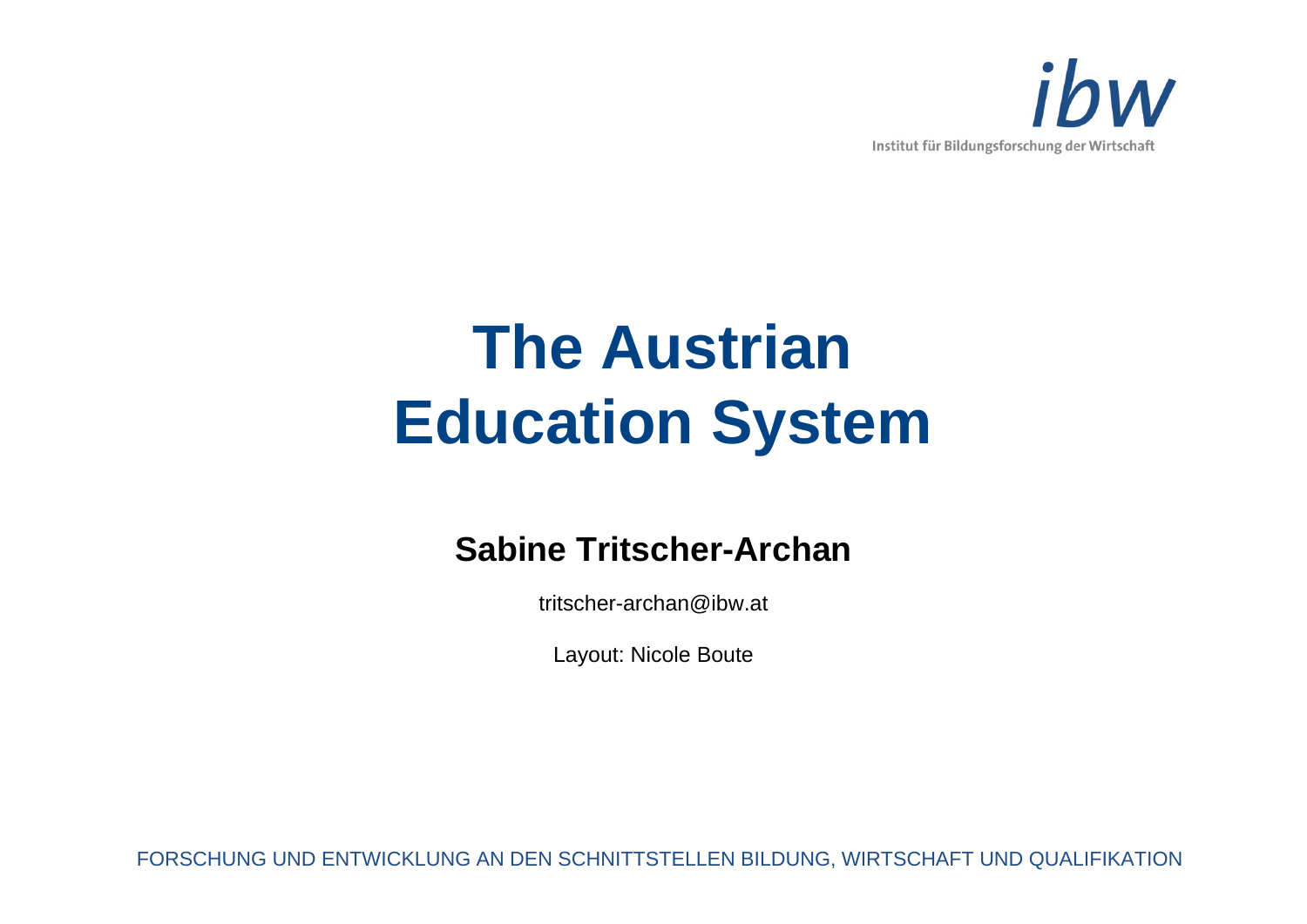## **Austrian Education System [1/3]**



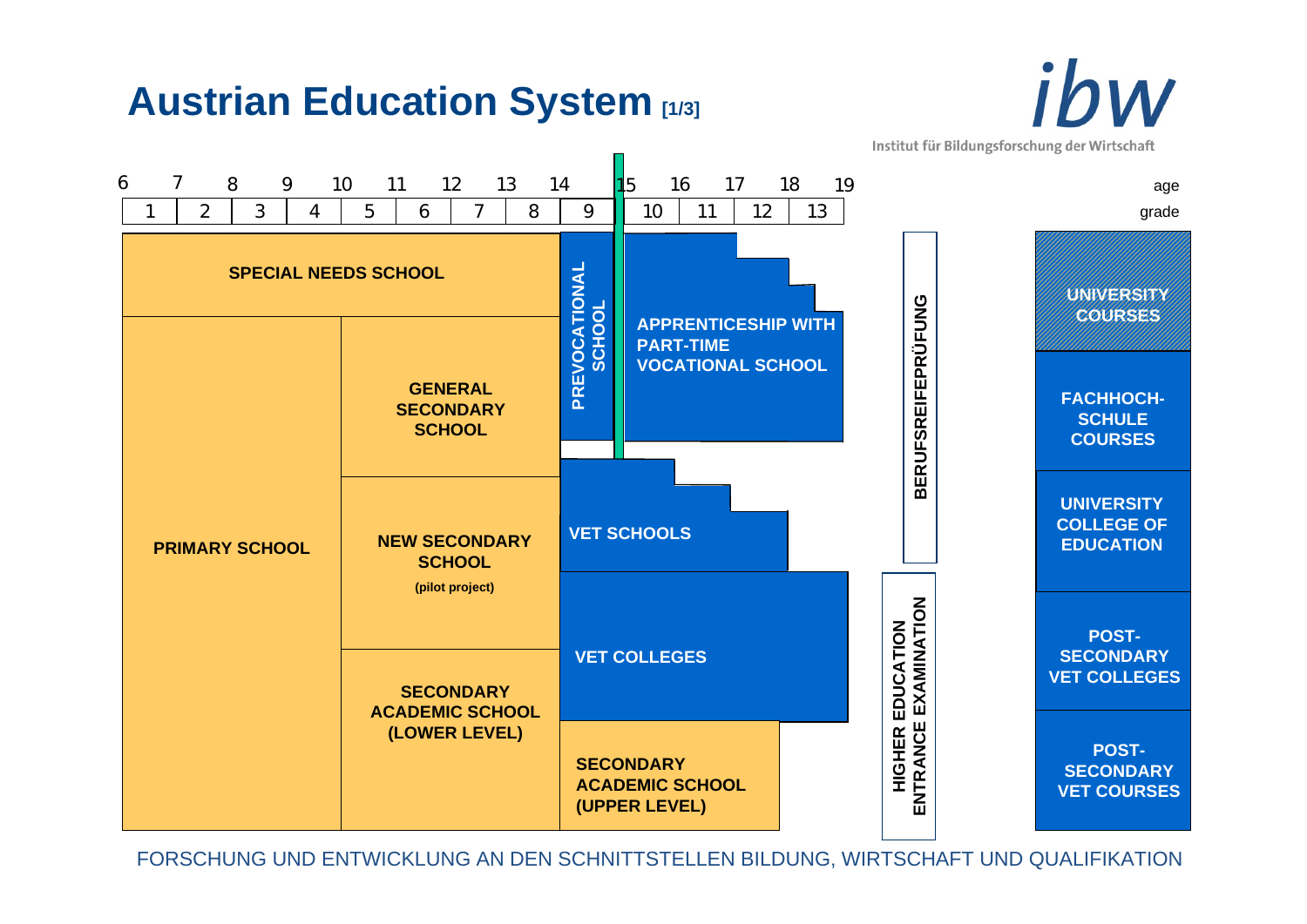# **Austrian Education System [2/3]**



- Obligatory schooling: nine years
- Secondary level I: choice between general secondary school and secondary academic school (lower level); NEW: new secondary school (pilot project)
- Secondary level II: secondary academic school (upper level) and a broad variety of VET options
- High attractivity of VET (~ 80% of all learners in 10th grade are in VET)
- Full-time VET schools and dual system
- **Permeability**
- $\mathcal{L}_{\mathcal{A}}$  Access to tertiary education (university, *Fachhochschule* courses, university college of education): HE entrance examination, *Berufsreifeprüfung*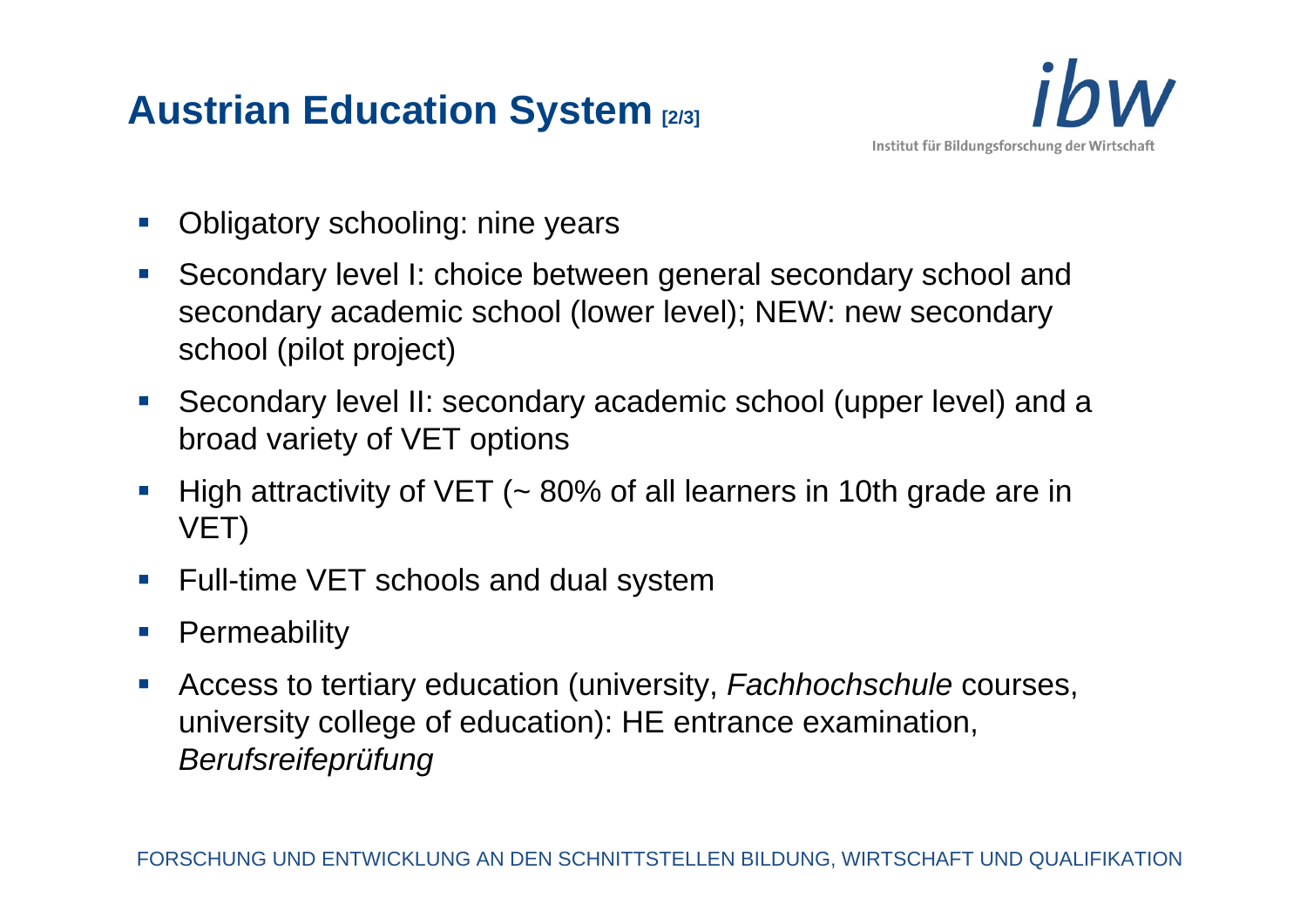### **VET vs. general education [3/3]**





Source: OECD (2009): .Education at a Glance"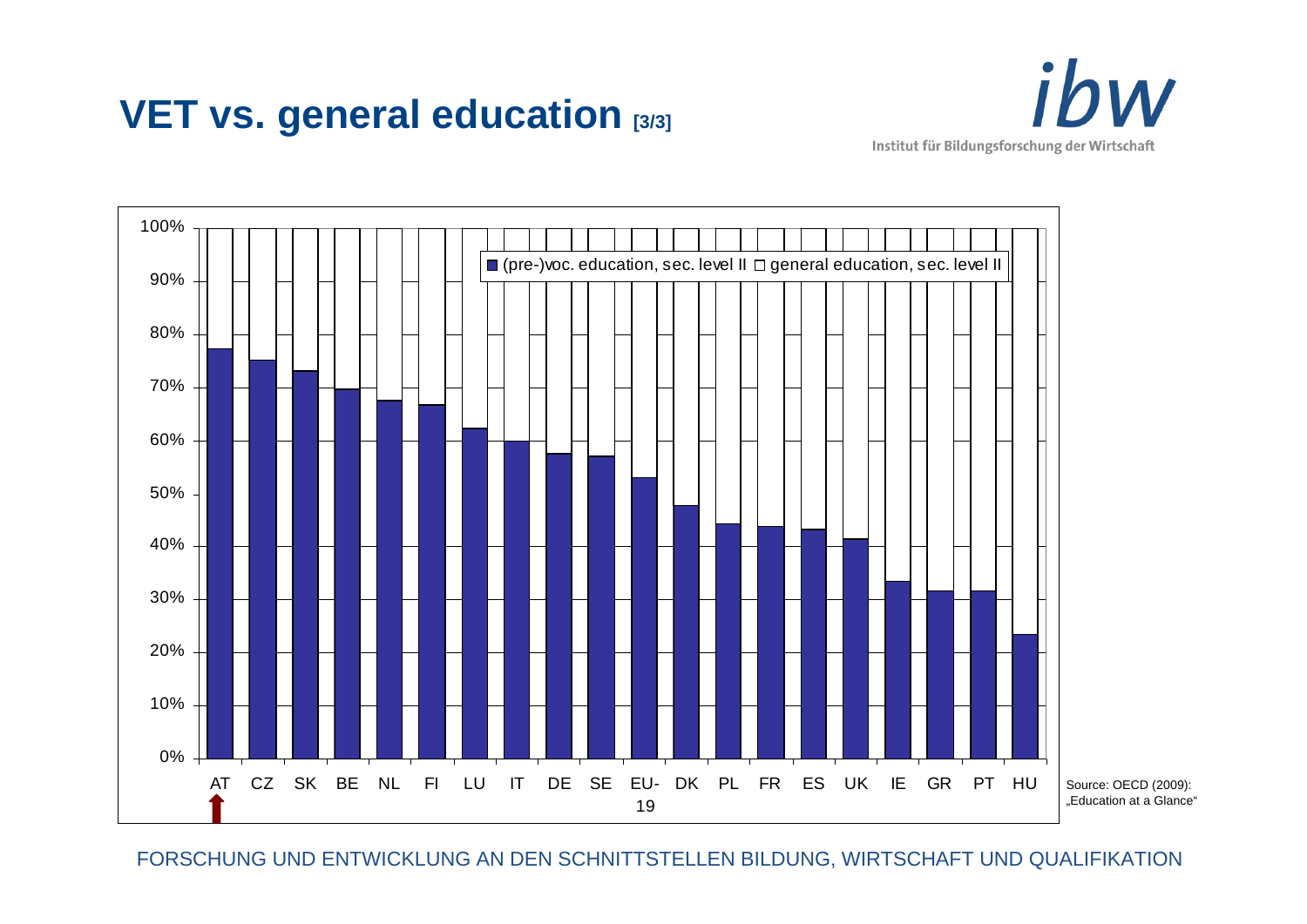ibw Institut für Bildungsforschung der Wirtschaft



**Austrian IVET system [1/8]**

#### FORSCHUNG UND ENTWICKLUNG AN DEN SCHNITTSTELLEN BILDUNG, WIRTSCHAFT UND QUALIFIKATION

age

grade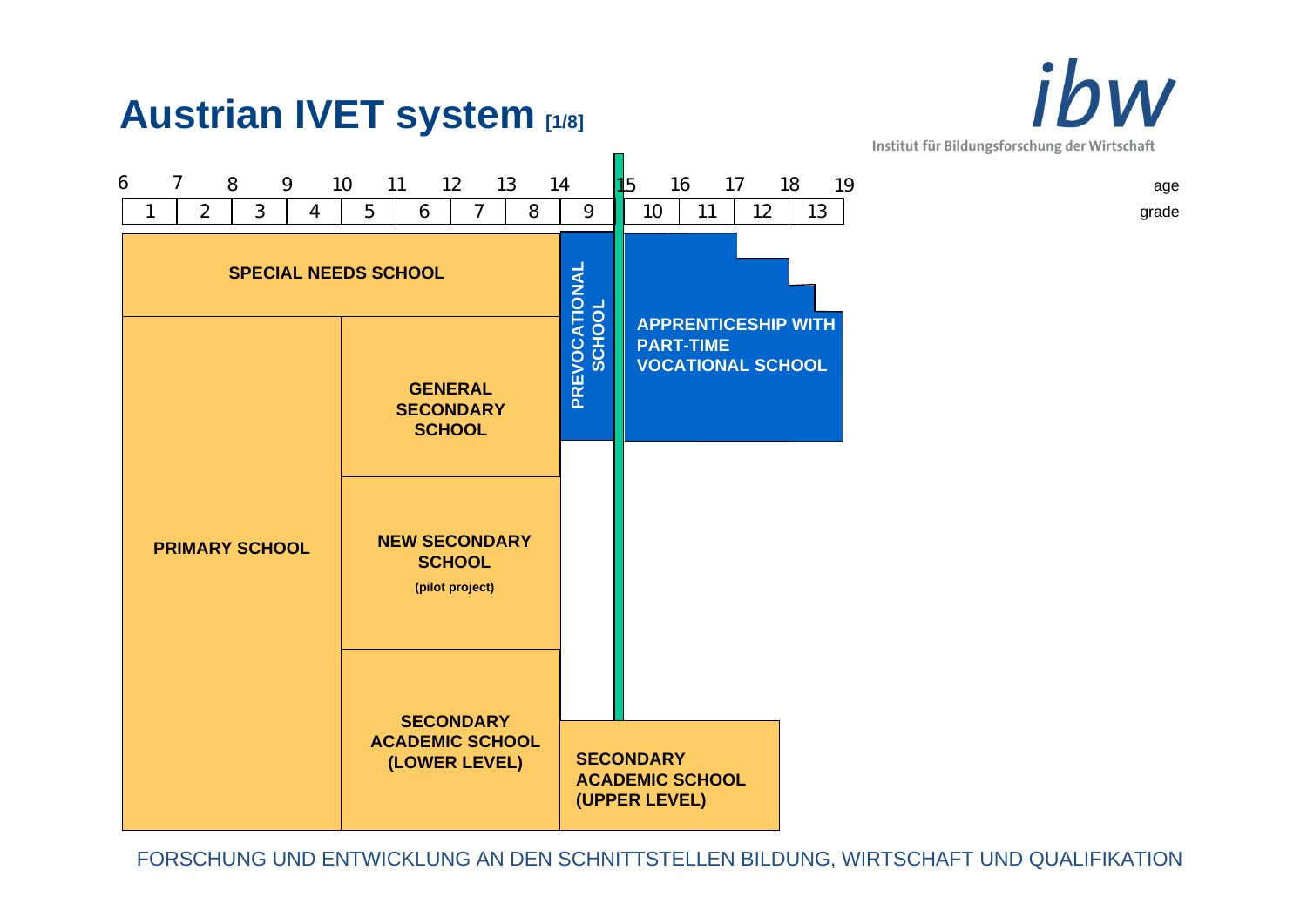### **Austrian IVET system [2/8]**



#### $\mathcal{L}_{\mathcal{A}}$ **Prevocational school (***Polytechnische Schule, PTS***)**

- **Age**: 15 years
- -**Access requirement(s)**: completion of secondary level I
- -- **Duration**: one year
- -**Focus**: pre-VET, general education
- $\mathbb{R}^n$  **Apprenticeship / dual system (***Lehre / duales System***)**
	- **Age:** 15 to 19
	- -**Access requirement(s)**: completion of obligatory schooling
	- -**Duration**: two to four years
	- **Focus**: practical company-based training, obligatory attendance of part-time school for apprentices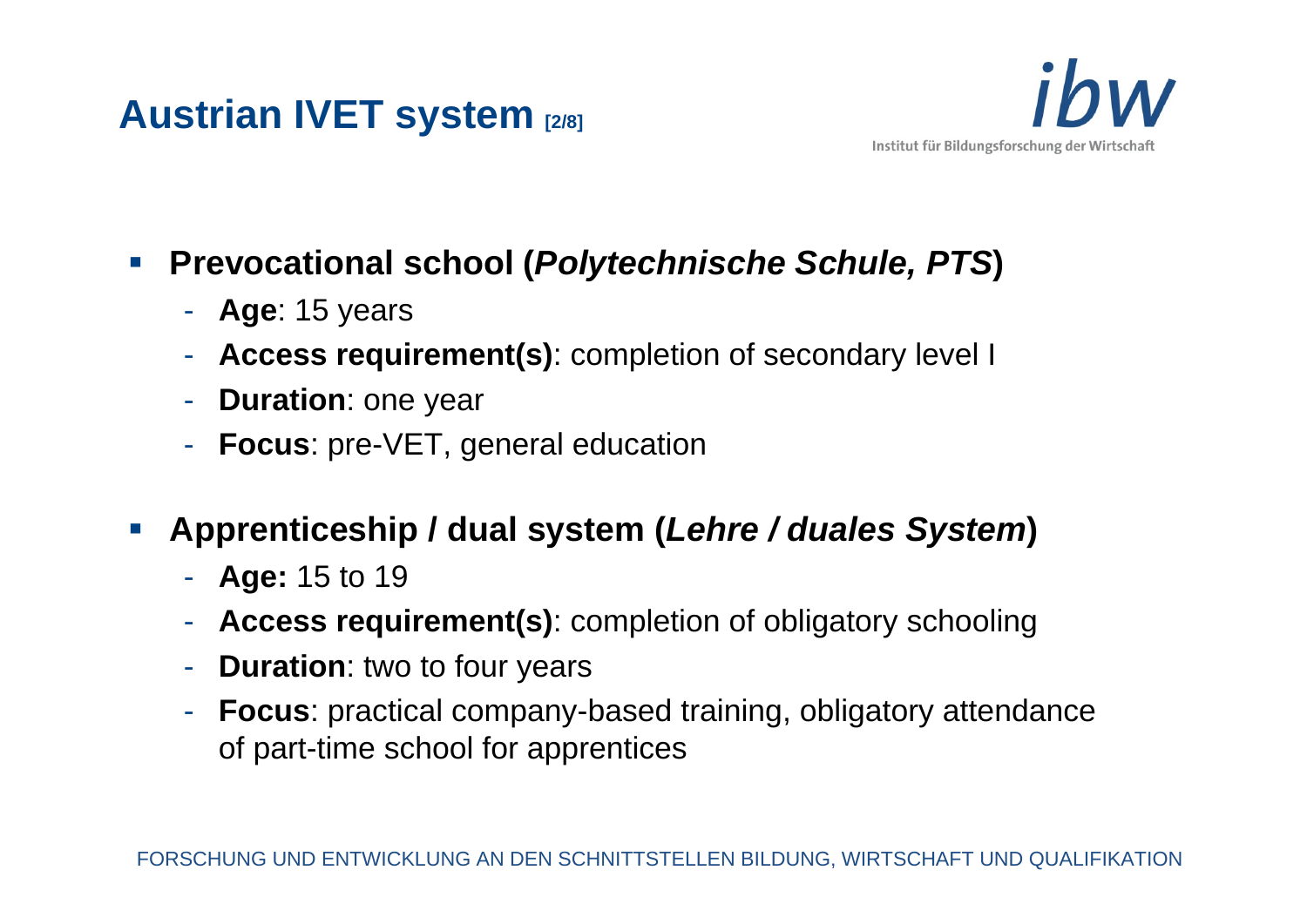



ibw Institut für Bildungsforschung der Wirtschaft

age

grade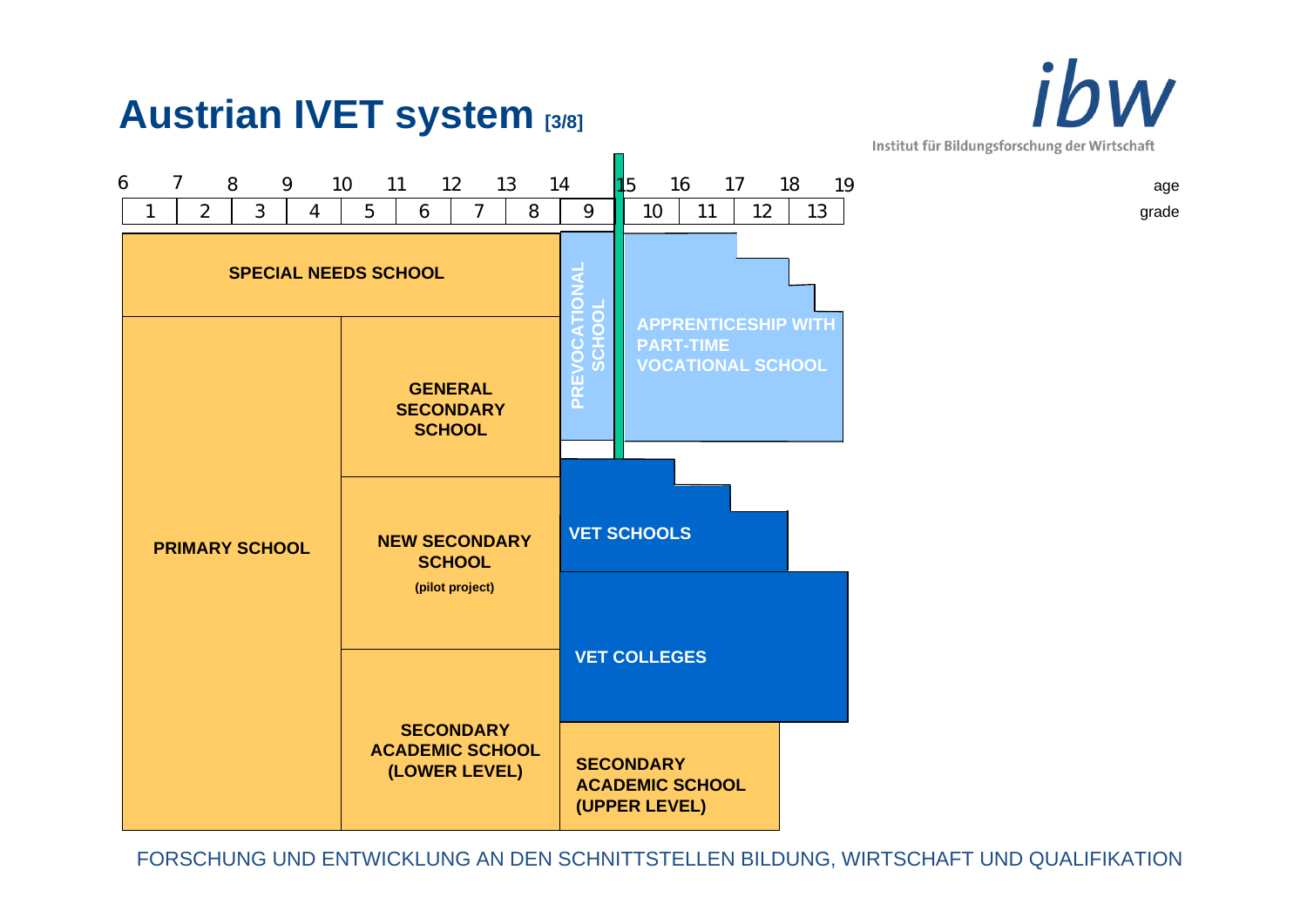



- $\mathbb{R}^n$  **VET school (***berufsbildende mittlere Schule, BMS***)**
	- **Age**: 15 to 18
	- - **Access requirement(s)**: completion of year 8 of compulsory schooling
	- -**Duration**: one to four years
	- -**Focus**: complete VET for certain occupations, general education
- **VET college (***berufsbildende höhere Schule, BHS***)**
	- **Age**: 15 to 19
	- - **Access requirement(s)**: completion of year 8 of compulsory schooling; sometimes also pupil's record of achievement, entrance examination
	- -**- Duration**: five years
	- **Focus**: high-quality specialised training, thorough general education; double qualification – VET and access to higher education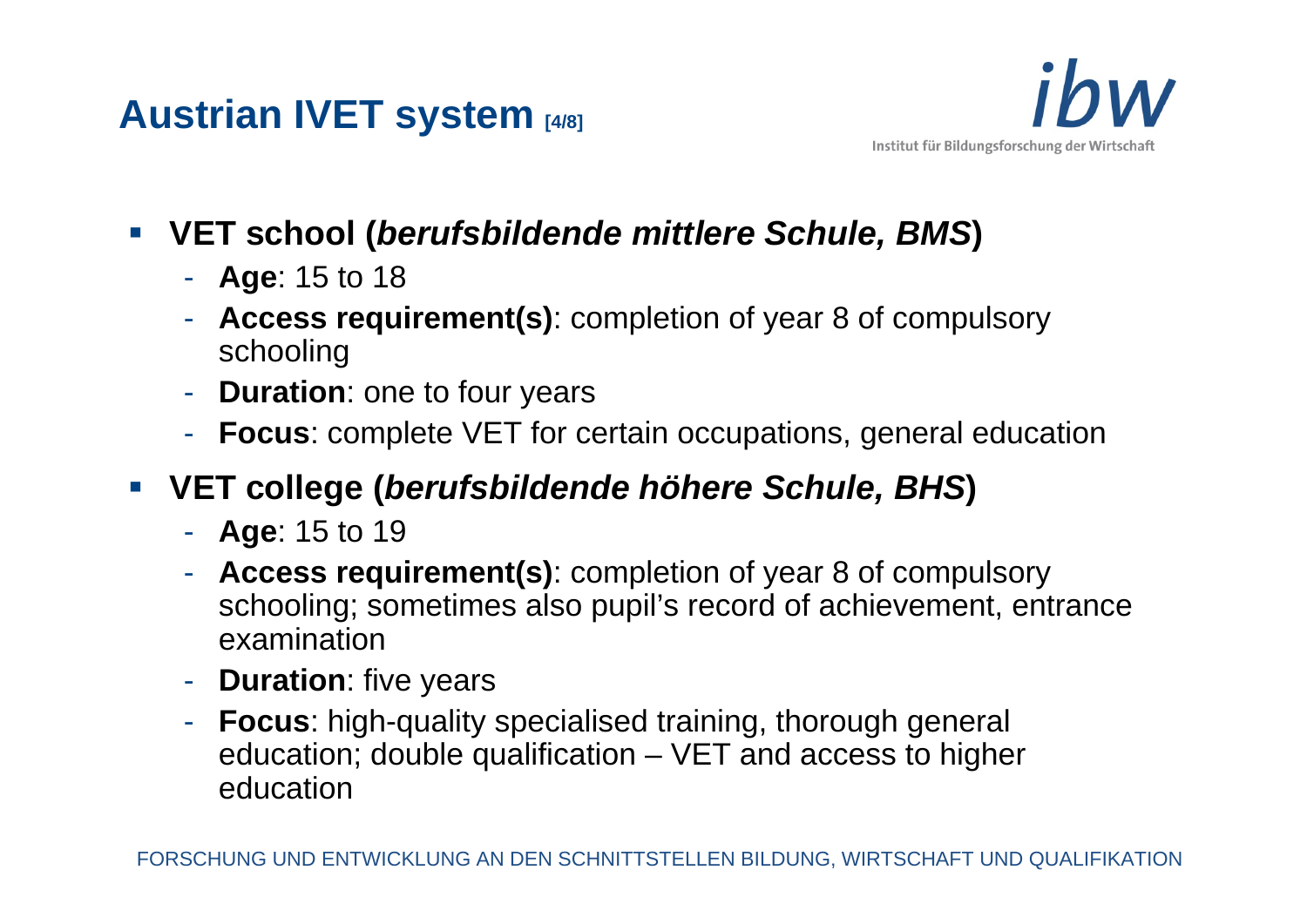

#### **Austrian IVET system [5/8]**

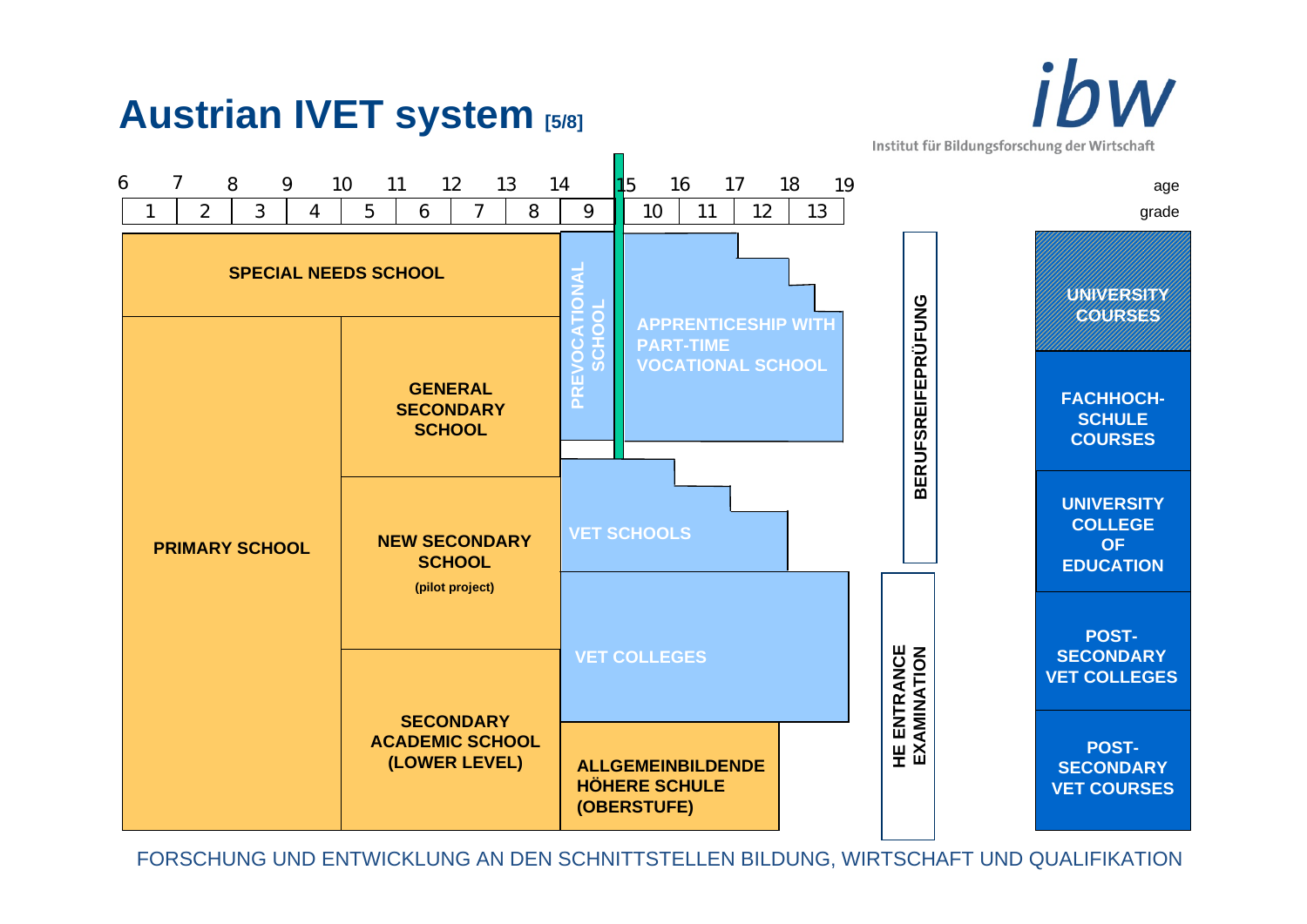



- $\overline{\mathbb{R}^n}$  *Reifepruefung* **and VET Diploma (***Reife- und Diplomprüfung***)**
	- -**Students**: graduates of VET colleges
	- - **Type**: double qualification – unrestricted access to higher education and VET for high-level jobs
	- **Age:** 19
- $\mathcal{L}_{\mathcal{A}}$  *Berufsreifepruefung* **(***BRP***)**
	- -**Students**: graduates of VET schools and apprenticeship
	- -**Type**: unrestricted access to higher education
	- **Age**: 19+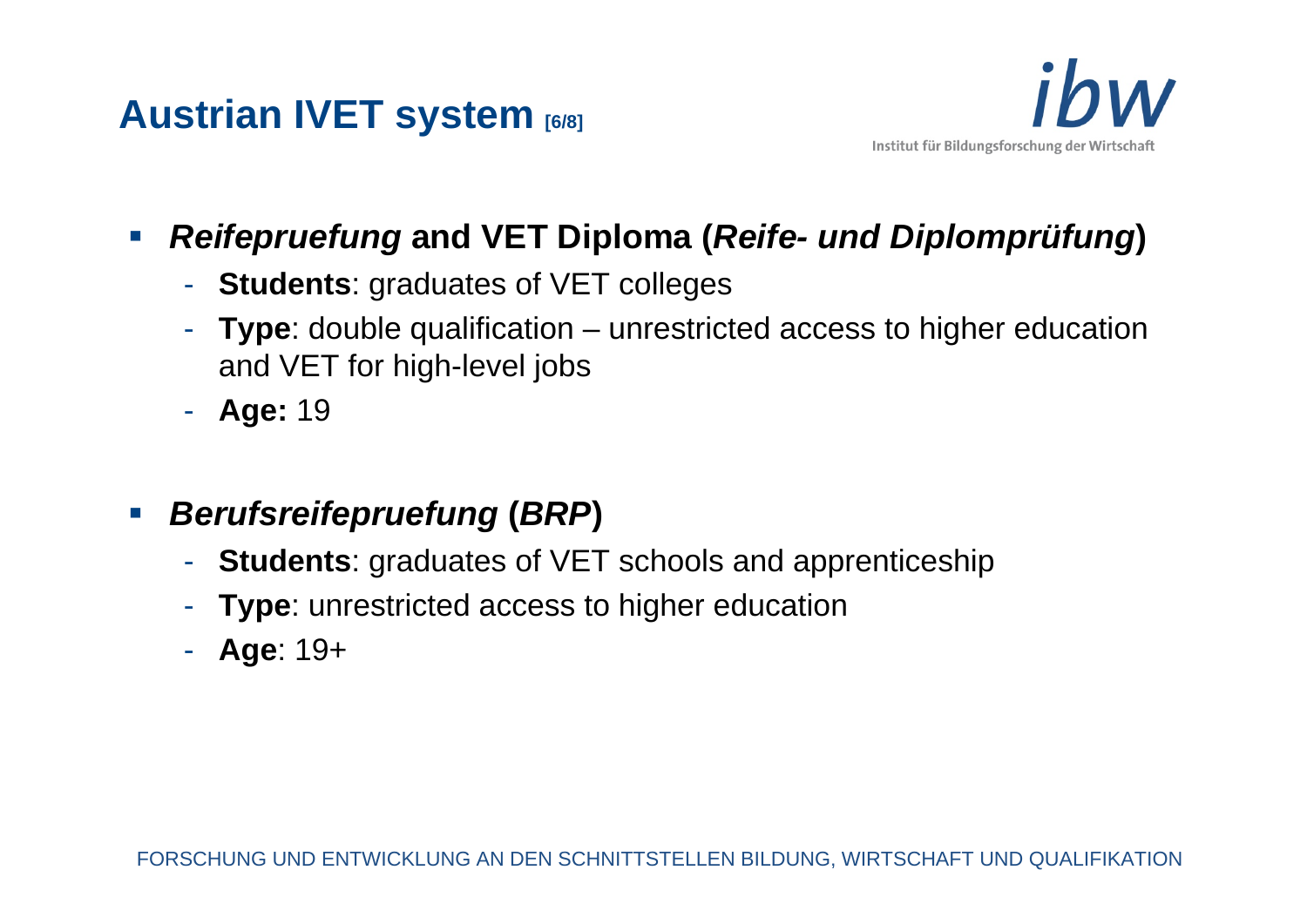



- **Post-secondary VET courses (***Kolleg***)**
	- **Age**: 18+
	- **Duration**: two years
	- **Access requirement(s)**: HE entrance examination
	- **Focus**: VET, targeted at graduates of secondary academic schools (upper level)
- p. **Post-secondary VET colleges (***Akademie***)**
	- **Age**: 18+
	- **Duration**: two to four years
	- -**Access requirement(s)**: HE entrance examination
	- **Focus**: VET for specific profession (e.g. health professions)
	- **Trend**: conversion into *Fachhochschulen* (tertiary level)